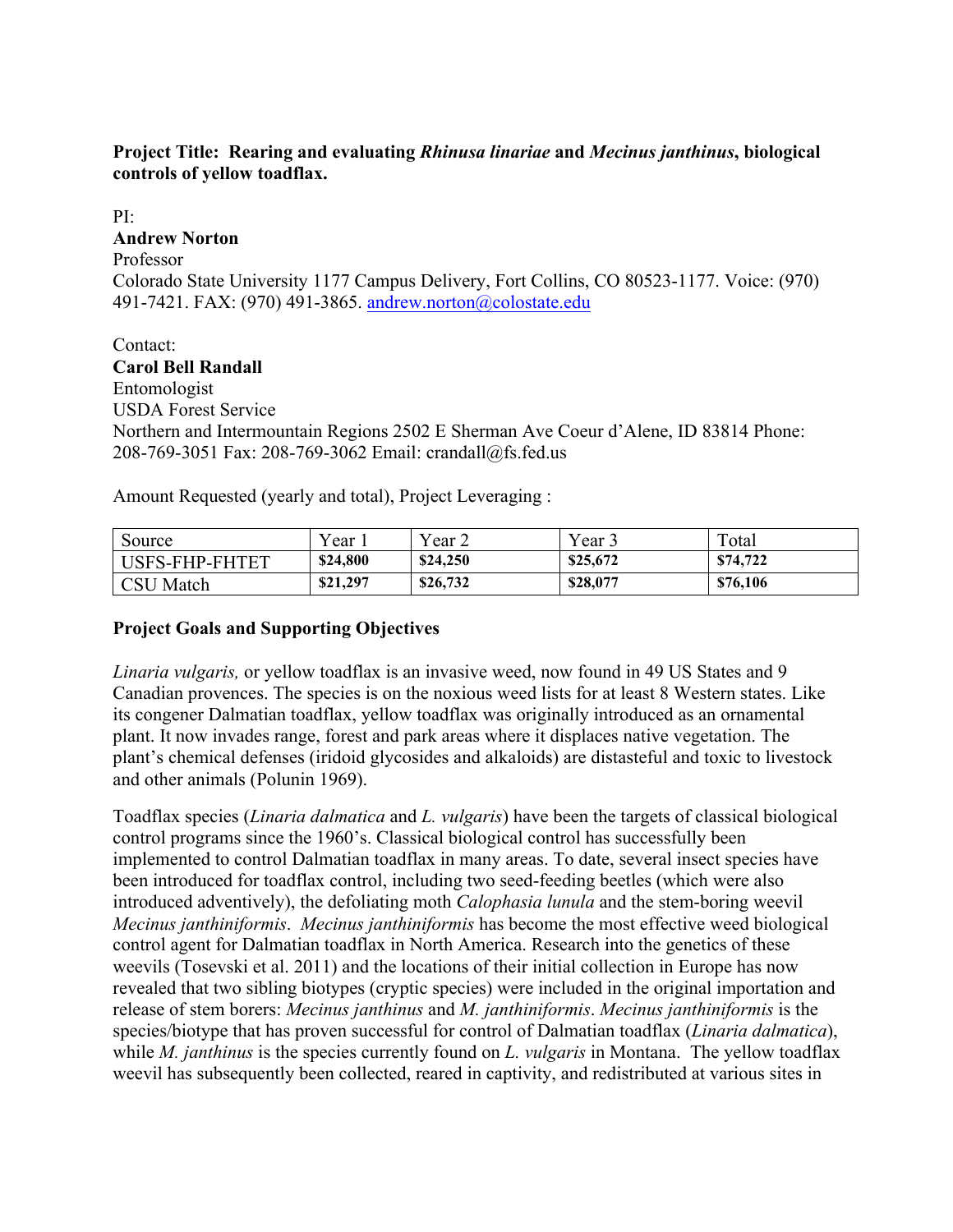Colorado. We have evidence of establishment, but populations have grown slowly, perhaps the result of several dry years following the releases or some other, unknown, factor. *Mecinus janthinus* populations grow more slowly than *M. janthiniformis* (pers. obs. Dan Bean, pers. communication, Sharlene Sing, pers. communication).

*Rhinusa linariae* (previously named *Gymnetron linariae*) (Curculionidae) is a univoltine rootgalling weevil specializing on yellow toadflax. Adults begin feeding on toadflax in early May, and after mating females descend to the roots and lay eggs. Larvae develop in galls on the root system. Field studies have found up to 20 galls per plant, and in caged test studies plants with more than 100 galls were recorded (Jordan, 1994). Work at the CABI biological control center in Switzerland resulted in its permitting for release into the United States and Canada in 1994.

 do not know yet if these weevils have established. Initial releases of the weevil failed to establish in the US. However, 2 populations have established in British Columbia and have recently reached a density high enough to support collection and re-distribution efforts. In 2009 the Colorado Department of Agriculture biological control insectary imported 200 *R. linariae* and released them in a field cage in the White River National Forest. These weevils did not establish (Dan Bean, personal communication). In 2014 we imported root galls from the British Columbia site, overwintered these in the lab, and in spring of 2015 released the resulting adults onto yellow toadflax populations in Colorado. We

Both *M. janthinus* and *R. linariae* have potential as biological control agents for yellow toadflax. However, unlike *M. janthiniformis* on Dalmatian toadflax, populations of these species grow more slowly. While reports from Montana for *M. janthinus* (Sharlene Sing, pers. communication) and British Columbia for *R. linariae* (Susan Turner, pers. communication) suggest that both weevils are capable of substantially reducing weed population densities, the few sources of the weevils for re-distribution has limited their implementation in yellow toadflax biocontrol. I propose to address this by creating a mass-rearing program at CSU's experimental farm, and to use these weevils for impact studies on yellow toadflax and for re-distribution efforts throughout the US. Further, we will disseminate the mass rearing techniques we develop to stakeholders and other rearing facilities such as the Nez Perce Bio-Control Center in Lapwai, Idaho and the Colorado Department of Agriculture's Biological Control insectary in Palisade, Colorado.

#### **Project justification**

 and higher elevation portions of the landscape. As these areas often contain a more diverse plant for greater impact than Dalmatian toadflax. Yellow toadflax is an aggressive perennial noxious weed. Both it and it congener, Dalmatian toadflax, are unpalatable to wildlife and domesticated livestock. Both species will out compete native species, and both species are difficult to control using herbicides. Further, the collateral damage from herbicide applications often presents an additional management challenge via the appearance of secondary invaders and/or the need to actively re-vegetate treated areas. While Dalmatian toadflax is limited to lower and usually drier sites, yellow toadflax prefers more mesic community than lower drier sites (Stohlgren et al. 1999), yellow toadflax may have the potential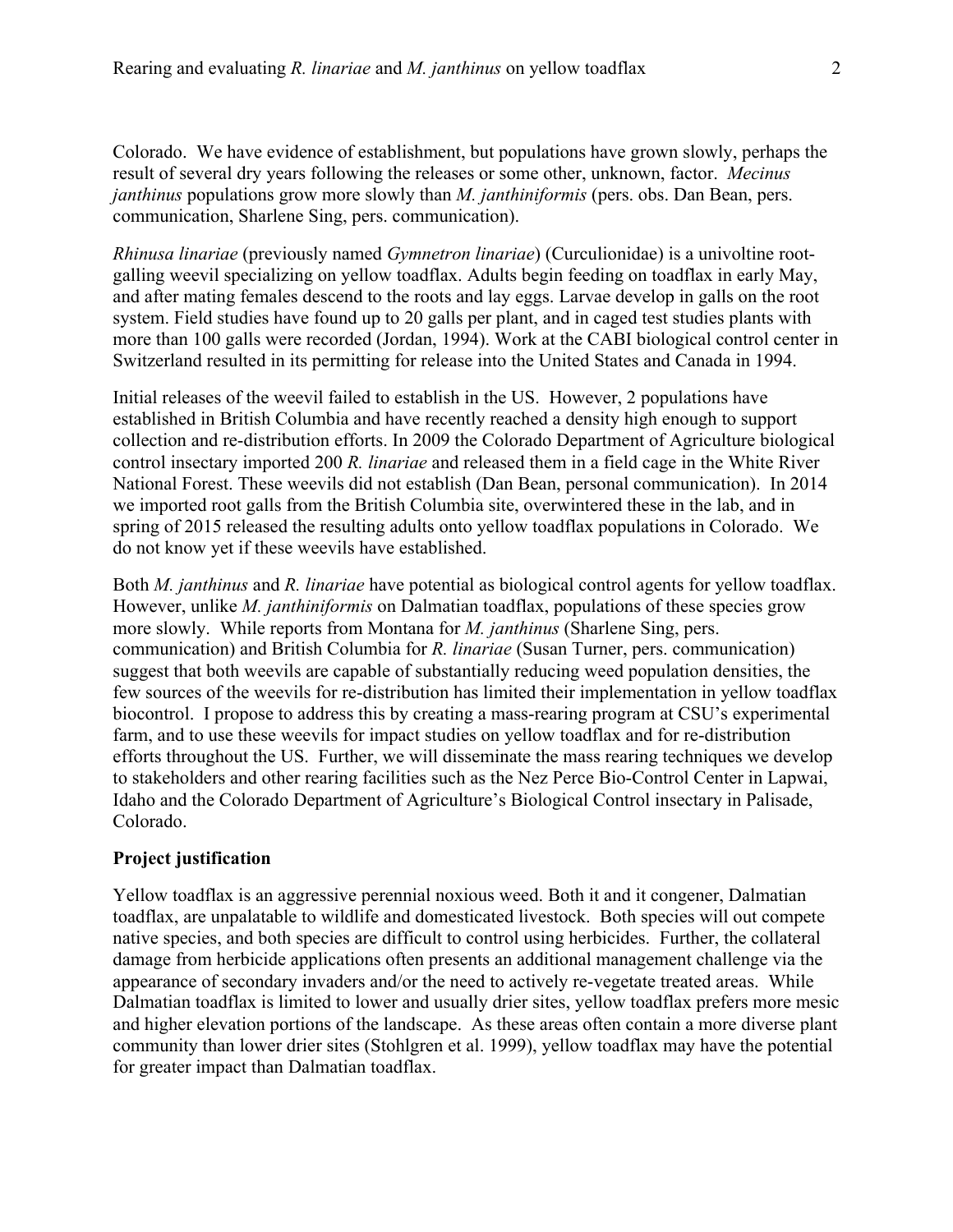#### **Approach**

 The funding requested will be used for field collection of *R. linariae* and *M. janthinus* and the establishment of mass rearing colonies at CSU's experimental farm. Several years ago we colonies, we will perform a series of experiments to determine the impact of each agent on secured 2.5 acres of land at the farm that is now dedicated to research on invasive plants. The site is equipped with an on-demand drip irrigation system. Following establishment of these potted yellow toadflax plants grown under a gradient of resource availability.

#### **Field collection of** *R. linariae* **and** *M. janthinus*

 adults. Adults will be used to initiate a rearing colony at the CSU field station. In Spring and summer, 2016 we will travel to established sites to collect *M. janthinus* and *R. linariae*. *Mecinus janthinus* exists in small populations in western Montana. In early spring we will collect the previous years toadflax stems, return these to the lab and dissect out overwintered

There are no known established populations of *Rhinusa linariae* in the United States. However, there is a site in British Columbia that has collectable populations. I have contacted the cooperators that manage the site, and depending upon next year's population size we will be able to collect the weevil in early August 2016. Current permit restrictions require that the weevil be reared through a 'critical life stage' in containment. In 2011 I developed such a containment facility. This facility has been inspected and approved by USDA-APHIS and I have the relevant permits for importation, contained rearing and transfer to field release for *R. linariae*.

Galls will be returned to the CSU campus and we will collect adults as they emerge in our containment facility. These adults will be used to initiate a rearing colony at the CSU field station.

#### **Field collection of yellow toadflax**

 Montana, Idaho and North Dakota. From each site, we will collect 50 individual plants for a total in 1-gallon pots in the greenhouse. After 6 weeks of growth inside the greenhouse, we will move In early spring 2016, we will collect yellow toadflax plants from 2 sites in each of Colorado, of 400 plants. Plants will transported to CSU, washed of all soil material and individually potted them to a shade house located on the CSU campus. Plants will be transplanted into the field insectary as needed.

## **Establishment of rearing site at CSU Agricultural Research, Education and Demonstration Center.**

*Mecinus janthinus* rearing: In each of 2, 3m x 3m x 2.5m field cages we will transplant 8 individual plants from each of the 4 (state) x 2 (population) collection sites, for a total of 64 plants per cage. Plants will be planted 0.25 m on center, and will be labeled with the population from which it was collected. Plants will be fertilized and watered to maintain a vigorous and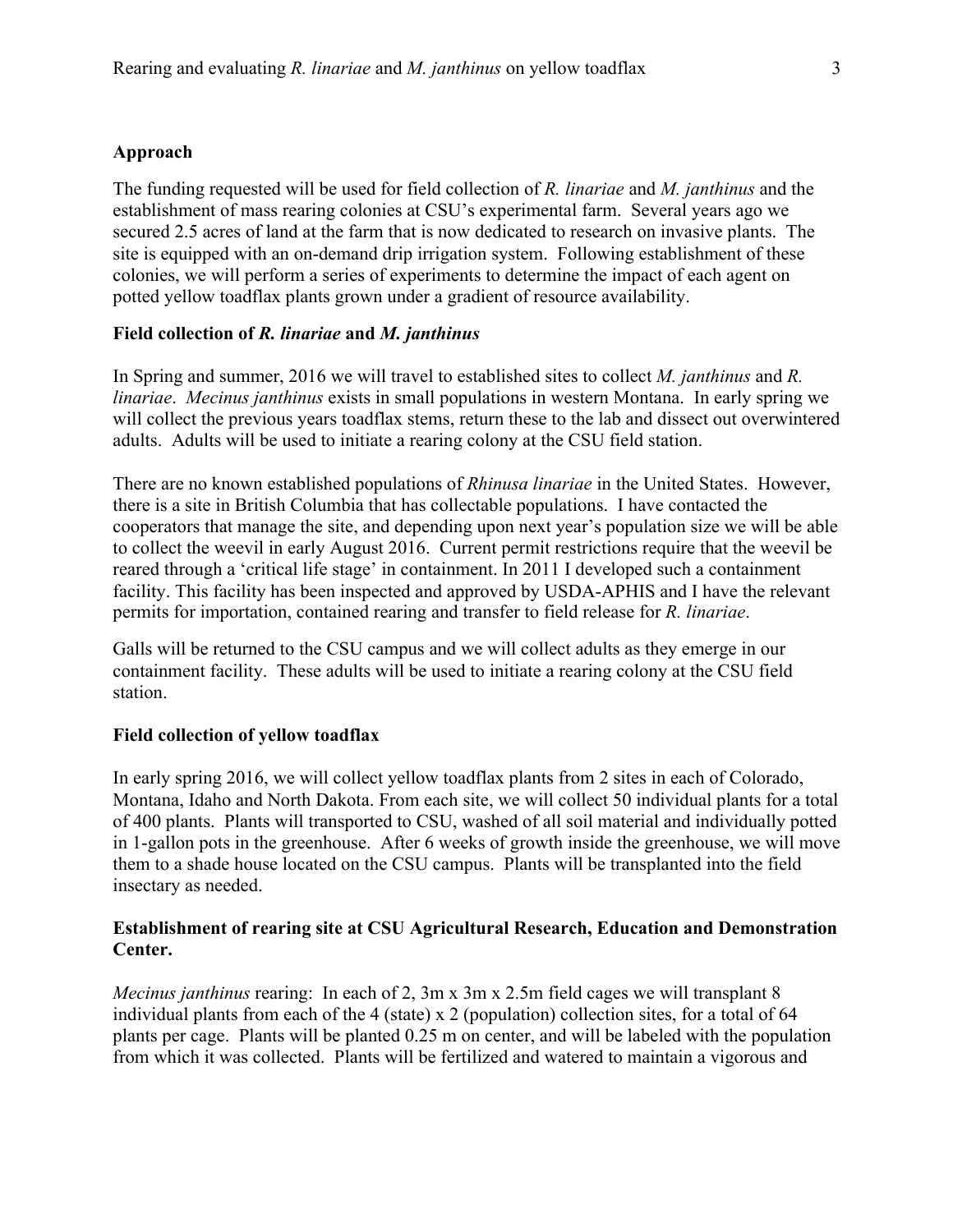healthy plant. Previous lab work by my group determined that *Mecinus janthinus* performs better on larger and more vigorous plants.

In late May we will release 300 adult *Mecinus janthinus* into each cage. Adults will be allowed to oviposit at will, and we will census the population every 2 weeks by shaking the foliage of 10 replicate plants into a 0.25 m x 0.30 m Rubbermaid<sup>TM</sup> tub and counting all adults. After counting, all adults will be returned to the cage.

In addition to estimaing adult survival through the season, we will estimate oviposition through time by removing 4 sets of 5 (M:F) pairs of weevils from the field cage and placing them into 4 separate lab cages each containing 1 yellow toadflax plant. Weevils will be allowed to oviposit for 5 days and then will be removed from the plants. Plants will then be placed outside in the CSU shade house (away from natural sources of *Mecinus*) and watered and fertilized as needed. Stems from these plants will be dissected in the fall of each year to determine oviposition rates.

In November of each year, after all weevil development has completed, we will harvest all stems from each plant by severing them at ground level. Stems will be placed, by plant, into  $0.15 \times$ 0.20 m clear plastic sweater boxes and held in a growth chamber set at 2°C (day) -4°C (night) with a 8:16 D:N photoperiod. This combination of temperatures and photoperiod has worked well for *M. janthinus* in the past. In late April we will gradually increase the temperature profile to 20°C (day) and 14°C (night) and a 14:10 D:N photoperiod. The increase in temperatures and day lengths will occur over a 4-week period.

Sweater boxes will be monitored twice weekly for emerged adults. Adults will be removed from the boxes and placed in groups of 200 (50:50 sex ratio) in cardboard containers with sprigs of yellow toadflax in moist florist foam. Containers will be stored at 10° C until they are used for experiments on impact (see below), addition to the rearing colonies, release within Colorado or shipment to Cooperators in other states.

#### *Rhinusa linariae* **rearing**

 abundance will be measured in the same manner as with *M. janthinus*, above. We will use a similar design to mass rear *R. linariae*. We will use 2, 3m x 3m x 2.5m field cages each containing 64 yellow toadflax plants on 0.25 m centers to rearing the root-galler. Up to 200 overwintered *R. linariae* adults will be introduced into each cage in early May. Weevil

As weevils emerge from galls in late summer, we will transfer these to a new 3m x 3m x 2.5m cage containing a new population of 64 toadflax plants. The first 400 weevils produced will be used for continuation of the mass rearing population (200 for each of 2 cages). We will transfer additional weevils to sweater boxes containing blocks of florist foam with 5 mm holes drilled through. After all weevils have emerged in late summer, we will excavate the plants and record the number of empty galls on each plant.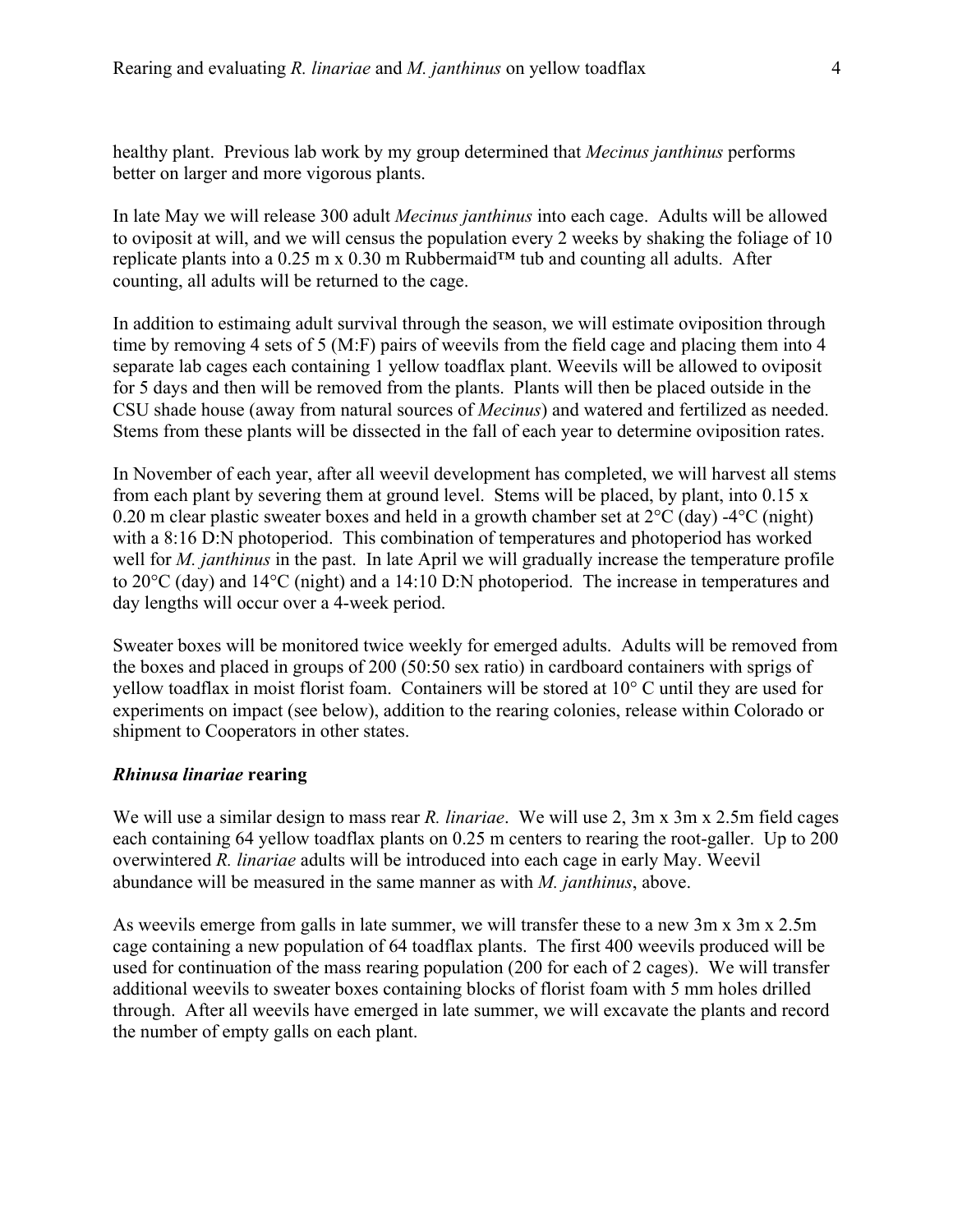Boxes containing weevils will be overwintered as with *M. janthinus*, above. These weevils will be used for experiments on impact (see below) release within Colorado or shipment to Cooperators in other states.

## **Measurement of the impact of** *M. janthinus* **on potted plants under low – med – high resource conditions and low – med – high attack rates**

 plants will receive 0, 2 pairs (M:F) or 8 pairs of weevils. Weevils will be allowed to oviposit for We will use a factorial design to measure the impact of *M. janthinus* on potted yellow toadflax plants grown under low, medium and high resource conditions. Plants, started from seed the summer before, will be grown in 1 gallon pots in the shade house. In June, individually caged 4 weeks and then we will remove the weevils and the cages. Each weevil treatment level will be crossed with 3 resource levels grown in 50:50 low N mineral soil:sand. Low resource = no additional fertilizer, medium resource =  $\frac{1}{4}$  strength Hoagland's solution every 2 weeks, high =  $\frac{1}{2}$ strength Hoagland's solution every 2 weeks. Each treatment combination will be replicated 8 times for a total of 3 (weevil) x 3 (resource) x 8 (replicates) = 72 pots. Plants will be maintained outside until the end of the growing season. At this time, plants will be harvested and we will measure the total above and below-ground biomass and the number of adult weevils produced for each. This experiment will be performed in 2017 and again in 2018.

## **Measure of the impact of** *R. linariae* **under low – med – high resource conditions and low – med – high attack rates**

 We will use the same design as above to measure the impact of *R. linariae* on yellow toadflax performance, substituting *R. linariae* for *M. janthinus*. Weevil treatment sizes will be 0, 4 pairs or 8 pairs per plant. Resource treatments, number of replicates and data collection will be the same as for *M. janthinus*, above. This experiment will be performed in 2017 and 2018.

## **Data Analysis**

Mass rearing results: We will use mixed model ANOVA to evaluate the effect of yellow toadflax source population on weevil production. We will also record data on the persistence of the weevils though time, and for *M. janthinus*, we will also record the insect's oviposition schedule.

 the biocontrol agents on toadflax performance as resource concentrations change. We will also We will use mixed model ANOVA on appropriately transformed data to evaluate the effects of examine the effects of resource additions on weevil performance using a similarly structured model as above.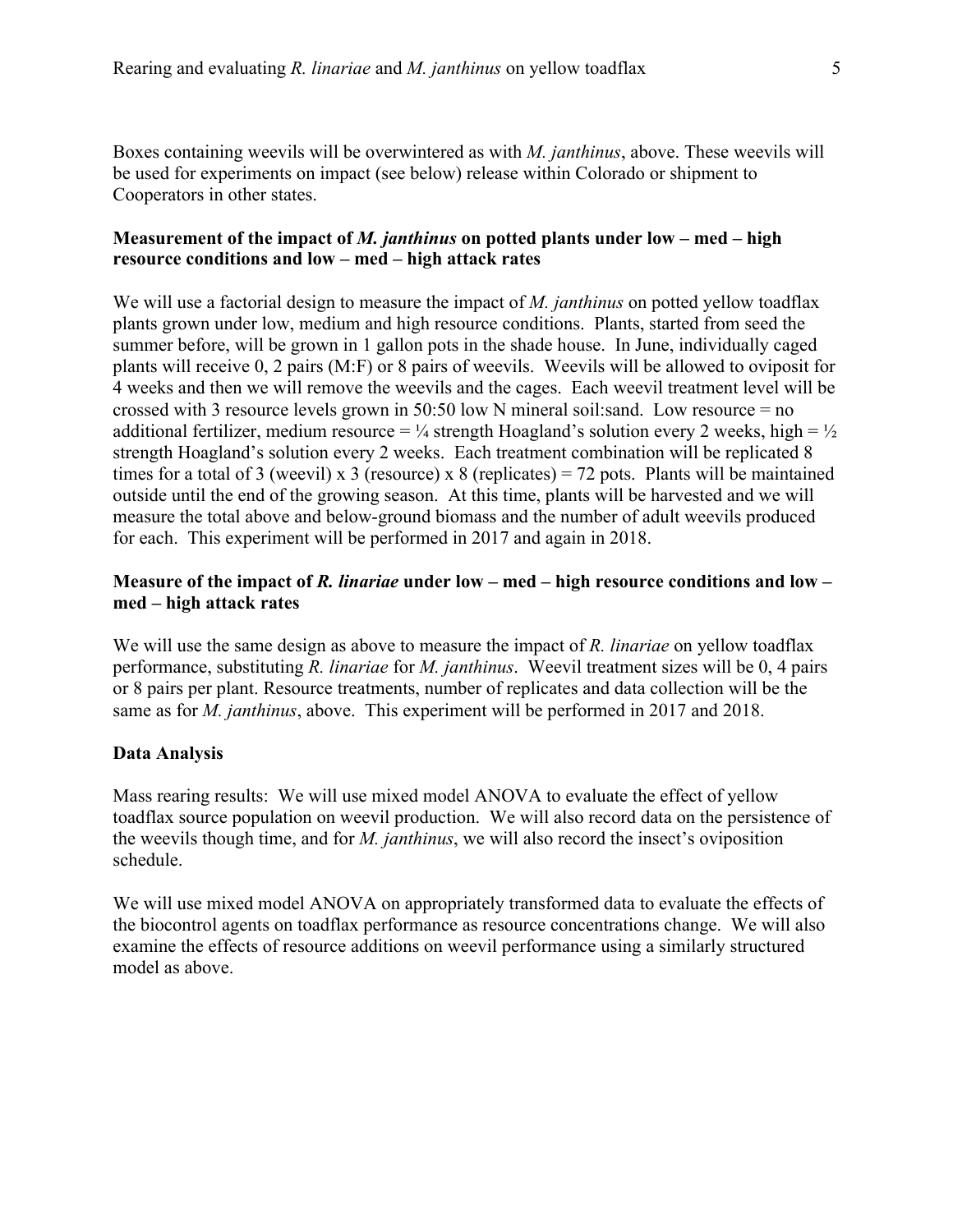#### **Expected Products and Outcomes**

In years 2 and 3, we will share our rearing methodologies, experience and data on weevil survival and ovipoistion through time with both the Nez Perce and the Palisade, CO biocontrol programs. These data and our experiences will assist in transferring the results of this project to other key stakeholders, and it is our hope that these cooperators will be able to continue mass rearing of these agents after this project has ended.

#### **Dissemination of** *R. linariae* **and** *M. janthinus* **to CO and other stakeholders.**

Currently, demand for *M. janthinus* and *R. linariae* exceeds supply. We will work with USFS to identify cooperators with appropriate release sites. Priority will be given to those cooperators with a history of or commitment to collecting data on plant densities and weevil establishment through time. I will obtain the necessary permits for interstate movement of the weevils.

## **Publish a paper on the impact of** *R. linariae* **and** *M. janthinus* **under varying resource conditions.**

 indicates that resource addition can either *increase* or *decrease* plant tolerance. Ecological theory (Wise and Abrahamson 2005) suggests that the impact of the root galler will *decrease*  Resource availability commonly alters a plant's ability to tolerate herbivory, but research with increasing below ground resources. This is because in conditions where soil nutrients are not limiting, root herbivory should have little impact on plant performance. In contrast, the impact of the stem borer should be insensitive to resource conditions. Above ground herbivory should not impact the ability of the plant to acquire the limiting resource (soil nutrients) and thus plants should be equally affected by *M. janthinus* across resource levels.

In addition to addressing an important theoretical aspect of weed biological control impacts, these results will also provide an estimate of biocontrol agent impacts, data that has not been previously published for either species.

These results will also be presented at the W3185 annual meeting and the Annual meeting of the Entomological Society of America.

## **Train a graduate student in weed biological control**

The majority of project funds requested will go toward the training of a graduate student. This (to be determined) master's student will gain essential skills in the collection, rearing and implementation of weed biological control. Sufficient travel funds are requested to send this student to regional and National meetings of biological control scientists and practicioners to complete this student's training.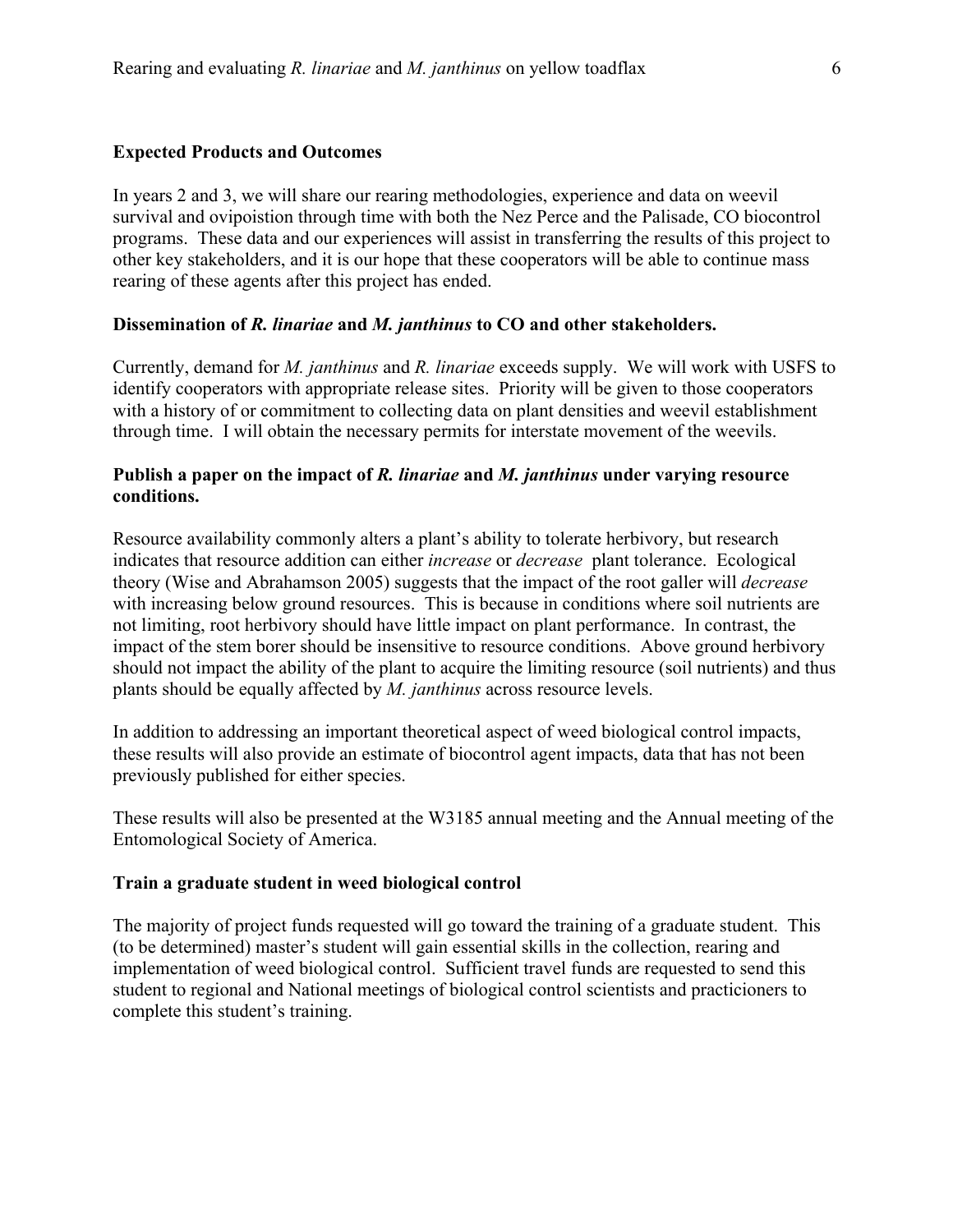# **Budgets**

#### **Sponsor Contribution**

|                                         |                           |                             | Year 1                  | Year <sub>2</sub> | Year 3                       | <b>Total</b>                                                |
|-----------------------------------------|---------------------------|-----------------------------|-------------------------|-------------------|------------------------------|-------------------------------------------------------------|
|                                         | <b>PERSONNEL SALARIES</b> |                             |                         |                   |                              |                                                             |
|                                         | <b>Academic Faculty:</b>  |                             | \$0                     | \$0               | \$0                          | \$0                                                         |
|                                         |                           | <b>Fringe Rate</b>          | \$0                     | \$0               | \$0                          | \$0                                                         |
|                                         |                           | <b>Administrative Profe</b> | \$0                     | \$0               | \$0                          | \$0                                                         |
|                                         |                           | Fringe                      | $\overline{\textbf{S}}$ | \$0               | \$0                          | \$0                                                         |
|                                         |                           | <b>State Classified:</b>    | \$0                     | \$0               | \$0                          | \$0                                                         |
|                                         |                           | <b>Fringe</b>               | \$0                     | \$0               | $\overline{\textbf{S}}$      | \$0                                                         |
|                                         |                           | Post Docs, Interns,         | \$0                     | $\overline{50}$   | \$0                          | \$0                                                         |
|                                         |                           | Fringe                      | \$0                     | \$0               | \$0                          | \$0                                                         |
|                                         | Other Staff               |                             | \$0                     | \$0               | \$0                          | \$0                                                         |
|                                         |                           | Fringe                      | \$0                     | \$0               | \$0                          | \$0                                                         |
|                                         |                           | <b>Student Hourly:</b>      | $\overline{\textbf{S}}$ | \$0               | \$0                          | \$0                                                         |
|                                         |                           | Fringe                      | $\overline{\$0}$        | \$0               | $\overline{\boldsymbol{50}}$ | $\overline{\boldsymbol{\mathsf{s}}\boldsymbol{\mathsf{0}}}$ |
|                                         | GRA's:                    |                             | \$18,750                | \$19,500          | \$20,280                     | \$58,530                                                    |
|                                         |                           | <b>Fringe</b>               | \$1,350                 | \$1,422           | \$1,498                      | \$4,270                                                     |
| <b>TOTAL SALARY:</b>                    |                           | \$18,750                    | \$19,500                | \$20,280          | \$58,530                     |                                                             |
| <b>TOTAL FRINGE:</b>                    |                           | \$1,350                     | \$1,422                 | \$1,498           | \$4,270                      |                                                             |
| <b>TOTAL PERSONNEL:</b>                 |                           | \$20,100                    | \$20,922                | \$21,778          | \$62,800                     |                                                             |
| <b>DOMESTIC TRAVEL:</b>                 |                           | \$2,000                     | \$2,288                 | \$3,894           | \$8,182                      |                                                             |
| <b>INTERNATIONAL TRAVEL:</b>            |                           | \$1,200                     | \$0                     | \$0               | \$1,200                      |                                                             |
| <b>MATERIALS AND SUPPLIES</b>           |                           | \$1,500                     | \$1,040                 | \$0               | \$2,540                      |                                                             |
| <b>TOTAL OTHER DIRECT:</b>              |                           | \$0                         | \$0                     | \$0               | \$0                          |                                                             |
|                                         | <b>SUBCONTRACTS:</b>      |                             | \$0                     | \$0               | \$0                          | \$0                                                         |
| <b>EQUIPMENT:</b>                       |                           |                             | \$0                     | \$0               | \$0                          | \$0                                                         |
| <b>TOTAL DIRECT COSTS:</b>              |                           | \$24,800                    | \$24,250                | \$25,672          | \$74,722                     |                                                             |
| <b>Facilities &amp; Administrative:</b> |                           | \$0                         | \$0                     | \$0               | \$0                          |                                                             |
| <b>Consortium F&amp;A</b>               |                           |                             | \$0                     | \$0               | \$0                          | \$0                                                         |
| <b>TOTAL:</b>                           |                           |                             | \$24,800                | \$24,250          | \$25,672                     | \$74,722                                                    |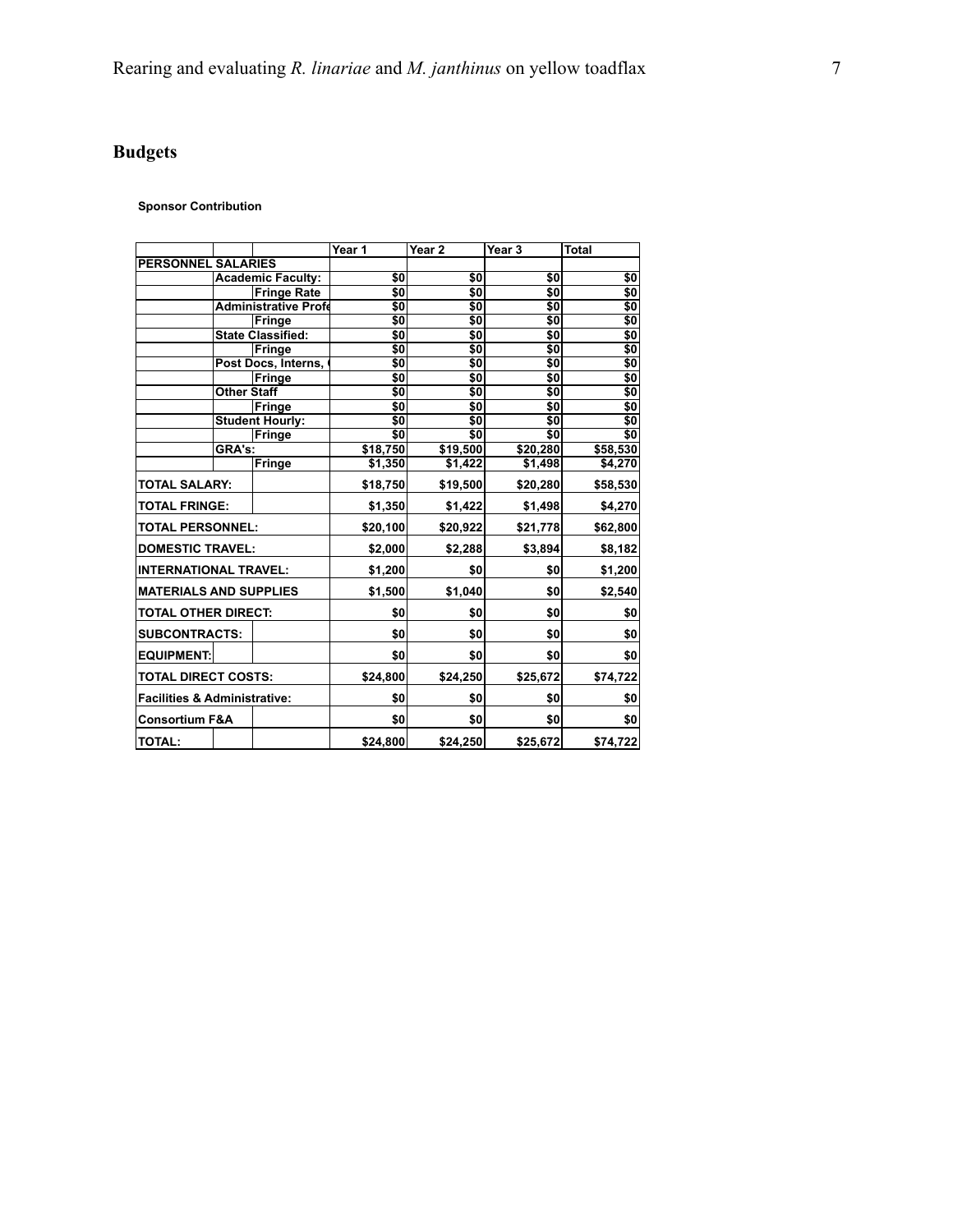## **CSU Contribution**

|                               | <b>CSU Contribution</b>          |                             | Year 1   | Year 2   | Year <sub>3</sub> | <b>Total</b>    |  |
|-------------------------------|----------------------------------|-----------------------------|----------|----------|-------------------|-----------------|--|
| <b>PERSONNEL SALARIES</b>     |                                  |                             |          |          |                   |                 |  |
|                               |                                  | <b>Academic Faculty:</b>    | \$4,568  | \$7,390  | \$7,686           | \$19,644        |  |
|                               |                                  | <b>Fringe Rate</b>          | \$1,160  | \$1,901  | \$2,003           | \$5,064         |  |
|                               |                                  | <b>Administrative Profe</b> | \$0      | \$0      | \$0               | \$0             |  |
|                               |                                  | Fringe                      | \$0      | \$0      | \$0               | \$0             |  |
|                               |                                  | <b>State Classified:</b>    | \$0      | \$0      | \$0               | \$0             |  |
|                               |                                  | Fringe                      | \$0      | \$0      | \$0               | \$0             |  |
|                               |                                  | Post Docs, Interns,         | \$0      | \$0      | \$0               | $\overline{$}$  |  |
|                               |                                  | Fringe                      | \$0      | \$0      | \$0               | $\overline{50}$ |  |
|                               | <b>Other Staff</b>               |                             | \$0      | \$0      | \$0               | \$0             |  |
|                               |                                  | Fringe                      | \$0      | \$0      | \$0               | \$0             |  |
|                               |                                  | <b>Student Hourly:</b>      | \$0      | \$0      | \$0               | \$0             |  |
|                               |                                  | <b>Fringe</b>               | \$0      | \$0      | \$0               | \$0             |  |
|                               | GRA's:                           |                             | \$0      | \$0      | \$0               | \$0             |  |
|                               |                                  | Fringe                      | \$0      | \$0      | \$0               | $\overline{50}$ |  |
|                               | <b>TOTAL SALARY:</b>             |                             | \$4,568  | \$7,390  | \$7,686           | \$19,644        |  |
|                               | <b>TOTAL FRINGE:</b>             |                             | \$1,160  | \$1,901  | \$2,003           | \$5,064         |  |
| <b>TOTAL PERSONNEL:</b>       |                                  | \$5,728                     | \$9,291  | \$9,689  | \$24,708          |                 |  |
|                               | <b>DOMESTIC TRAVEL:</b>          |                             | \$0      | \$0      | \$0               | \$0             |  |
| <b>INTERNATIONAL TRAVEL:</b>  |                                  | \$0                         | \$0      | \$0      | \$0               |                 |  |
| <b>MATERIALS AND SUPPLIES</b> |                                  | \$0                         | \$0      | \$0      | \$0               |                 |  |
| <b>INDIRECT:</b>              |                                  |                             | \$12,466 | \$0      | \$38,607          | \$51,073        |  |
| <b>TOTAL DIRECT COSTS:</b>    |                                  | \$18,194                    | \$9,291  | \$48,296 | \$75,781          |                 |  |
|                               | <b>INDIRECT (F&amp;A) COSTS:</b> |                             | \$0      | \$0      | \$0               | \$0             |  |
| <b>TOTAL:</b>                 |                                  |                             | \$18,194 | \$9,291  | \$48,296          | \$75,781        |  |

#### **Budget narrative**

#### **Personnel**

I request funding for 1 Graduate Research Associate for 7.5 months (1 semester and 3 summer months) per year at an initial salary of \$2,500 per month in the first year, with a 4% inflationary increase in years 2 and 3. The CSU fringe rate for the GRA is calculated at 7.2% in year 1, 7.29% in year 2, and 7.39% in year 3. Fringe will be charged at the rate in effect when the expense is incurred. The total salary and fringe requested comes to **\$62,800** for the 3 years of the project. The GRA will take the lead in executing all field and greenhouse rearing and experiments.

#### **Travel**

 Montana for *M. janthinus* and yellow toadflax*.* In year 2 I request \$1,000 to send the GRA to the For domestic travel, I request \$2,000 in year 1 for travel to collection sites in Colorado and annual meeting of the Western Biological Control coordinating committee (W3185) and \$1,200 to travel release sites in Colorado. In year 3, I request \$1,000 for travel to the annual meeting of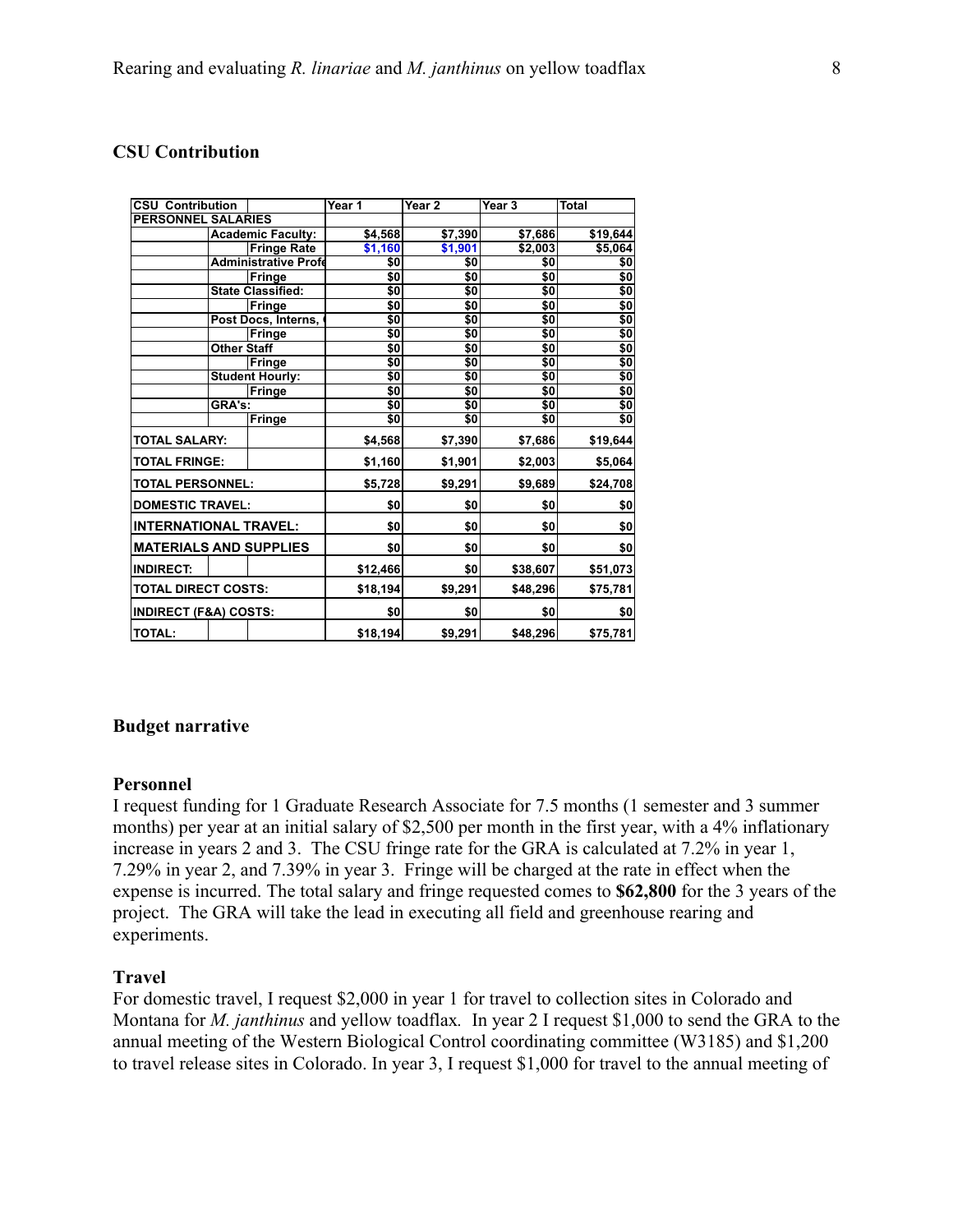the Western Biological Control coordinating committee (W3185), \$1,400 to travel to the annual meeting of the Entomological Society of America and \$1,200 to travel to release sites in Colorado.

For international travel, I request \$1,200 in year 1 to collect *R. linariae* in British Columbia, Canada.

Travel costs include mileage or airfare, plus lodging, and per diem if overnight stays are necessary. Total travel funds request come to **\$9,382** for the 3 years of the project.

## **Materials and Supplies**

 supplies is **\$2,540**  In year 1 I request \$500 for irrigation supplies for the insectary, \$600 for greenhouse bench space to establish the rearing colony and \$400 for materials to repair field cages. In year 2, I request \$624 for bench space and \$416 for cage materials. The total request for materials and

The total funds requested are **\$74,722.** 

## CSU Matching funds:

## **Personnel**

 expense is incurred. The total salary and fringe contributed equals **\$24,708** for the 3 years of the PI Norton will contribute 0.40, 0.70 and 0.70 months in years 1, 2, and 3 to project design, hiring and mentoring the GRA and reporting. Dr. Norton's salary is \$10,151 per month, with a 4% inflationary increase in years 2 and 3. CSU fringe for faculty is calculated at 25.4% in year 1, 25.73% in year 2 and 26.12% in year 3. Fringe will be charged at the rate in effect when the project.

## **Indirect**

 Indirect costs on CSU's cost share amount, plus unrecovered indirect costs on the federal request, which are calculated at CSU's federally negotiated rate of 51% MTDC in Year 1 and 52% MTDC in years 2 and 3 of modified total direct costs:  $$12,466 + $38,607 = $51,073$ 

The total matching funds are **\$75,144**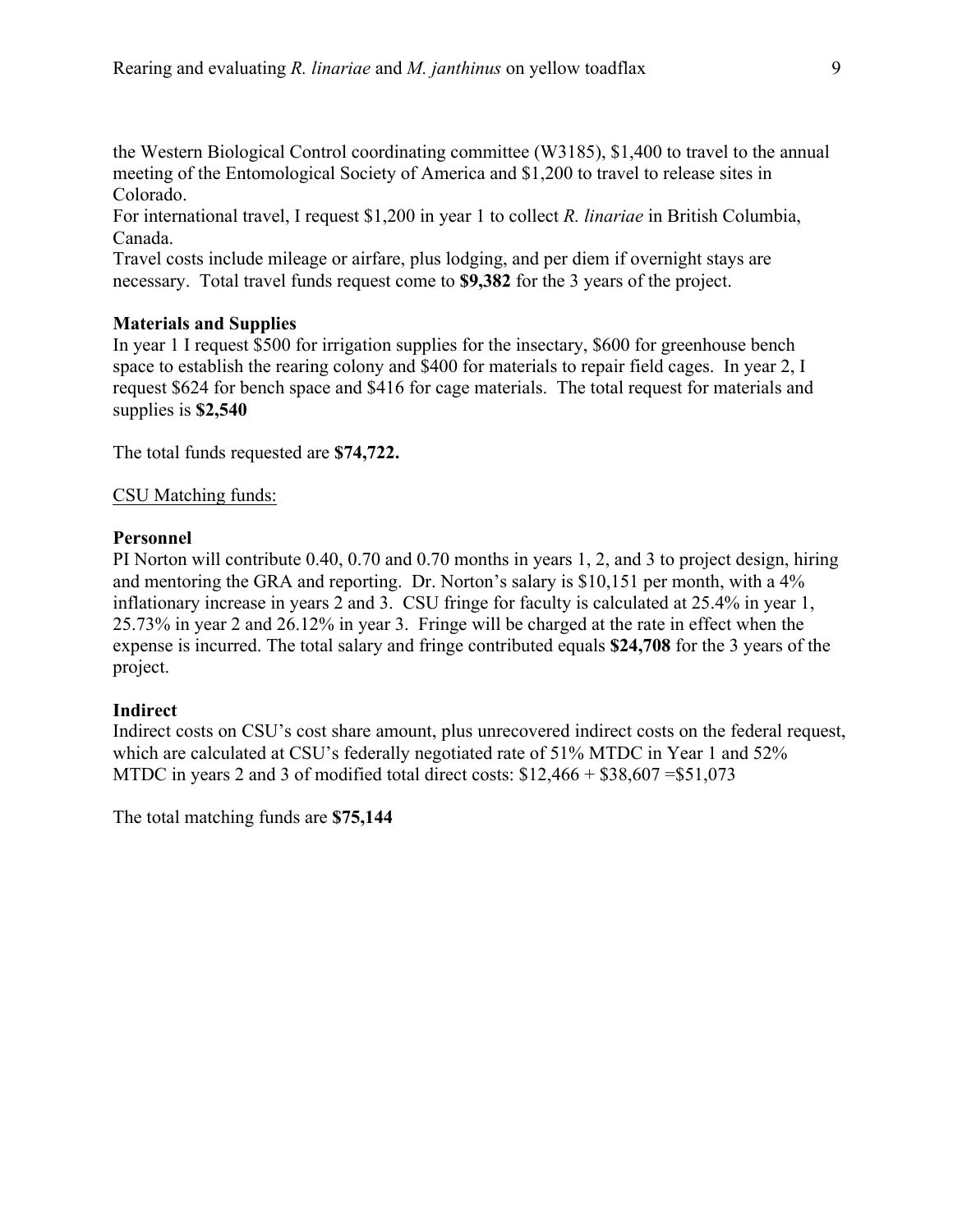# **Timeline**

|                                 | 2016 |           |    |    | 2017 |           |    |    | 2018 |           |           |    | 2019 |    |
|---------------------------------|------|-----------|----|----|------|-----------|----|----|------|-----------|-----------|----|------|----|
|                                 | W    | <b>Sp</b> | Su | F  | W    | <b>Sp</b> | Su | F  | W    | <b>Sp</b> | Su        | F  | W    | Sp |
| <b>Project starts</b>           |      | XX        |    |    |      |           |    |    |      |           |           |    |      |    |
| Field collect YT, M.            |      | XX        |    |    |      |           |    |    |      |           |           |    |      |    |
| janthinus.                      |      |           |    |    |      |           |    |    |      |           |           |    |      |    |
| <b>Plant rearing</b>            |      | XX        |    |    |      |           |    |    |      |           |           |    |      |    |
| populations.                    |      |           |    |    |      |           |    |    |      |           |           |    |      |    |
| Field collect R.                |      |           | XX |    |      |           |    |    |      |           |           |    |      |    |
| linariae.                       |      |           |    |    |      |           |    |    |      |           |           |    |      |    |
| Collect 1 <sup>st</sup> year Mj |      |           |    | XX |      |           |    |    |      |           |           |    |      |    |
| stems, evaluate.                |      |           |    |    |      |           |    |    |      |           |           |    |      |    |
| Overwinter Mj, Rl               |      |           |    | XX |      |           |    |    |      |           |           |    |      |    |
| Release Mj, Rl to               |      |           |    |    |      | XX        |    |    |      |           |           |    |      |    |
| mass rearing cages.             |      |           |    |    |      |           |    |    |      |           |           |    |      |    |
| <b>Start Mj impact</b>          |      |           |    |    |      | XX        |    |    |      |           |           |    |      |    |
| exp.                            |      |           |    |    |      |           |    |    |      |           |           |    |      |    |
| <b>Evaluate Mj</b>              |      |           |    |    |      |           |    | XX |      |           |           |    |      |    |
| impact, Mj and Rl               |      |           |    |    |      |           |    |    |      |           |           |    |      |    |
| performance in                  |      |           |    |    |      |           |    |    |      |           |           |    |      |    |
| rearing cages. Data             |      |           |    |    |      |           |    |    |      |           |           |    |      |    |
| Analysis.                       |      |           |    |    |      |           |    |    |      |           |           |    |      |    |
| Overwinter Mj, Rl.              |      |           |    |    |      |           |    | XX | XX   |           |           |    |      |    |
| Release Mj, Rl to               |      |           |    |    |      |           |    |    |      | XX        |           |    |      |    |
| mass rearing cages.             |      |           |    |    |      |           |    |    |      |           |           |    |      |    |
| <b>Start Mj impact</b>          |      |           |    |    |      |           |    |    |      | XX        |           |    |      |    |
| exp.                            |      |           |    |    |      |           |    |    |      |           |           |    |      |    |
| Start RI impact exp.            |      |           |    |    |      |           |    |    |      | XX        |           |    |      |    |
| Evaluate Mj                     |      |           |    |    |      |           |    |    |      |           |           | XX |      |    |
| impact, Mj and Rl               |      |           |    |    |      |           |    |    |      |           |           |    |      |    |
| performance in                  |      |           |    |    |      |           |    |    |      |           |           |    |      |    |
| rearing cages.                  |      |           |    |    |      |           |    |    |      |           |           |    |      |    |
| Data analysis, write            |      |           |    |    |      |           |    |    |      |           |           | XX | XX   | XX |
| paper.                          |      |           |    |    |      |           |    |    |      |           |           |    |      |    |
| Mj available for re-            |      |           |    |    |      | <b>XX</b> |    |    |      |           | <b>XX</b> |    |      | XX |
| distribution.                   |      |           |    |    |      |           |    |    |      |           |           |    |      |    |
| Rl available for re-            |      |           |    |    |      |           |    |    |      |           | XX        |    |      | XX |
| distribution                    |      |           |    |    |      |           |    |    |      |           |           |    |      |    |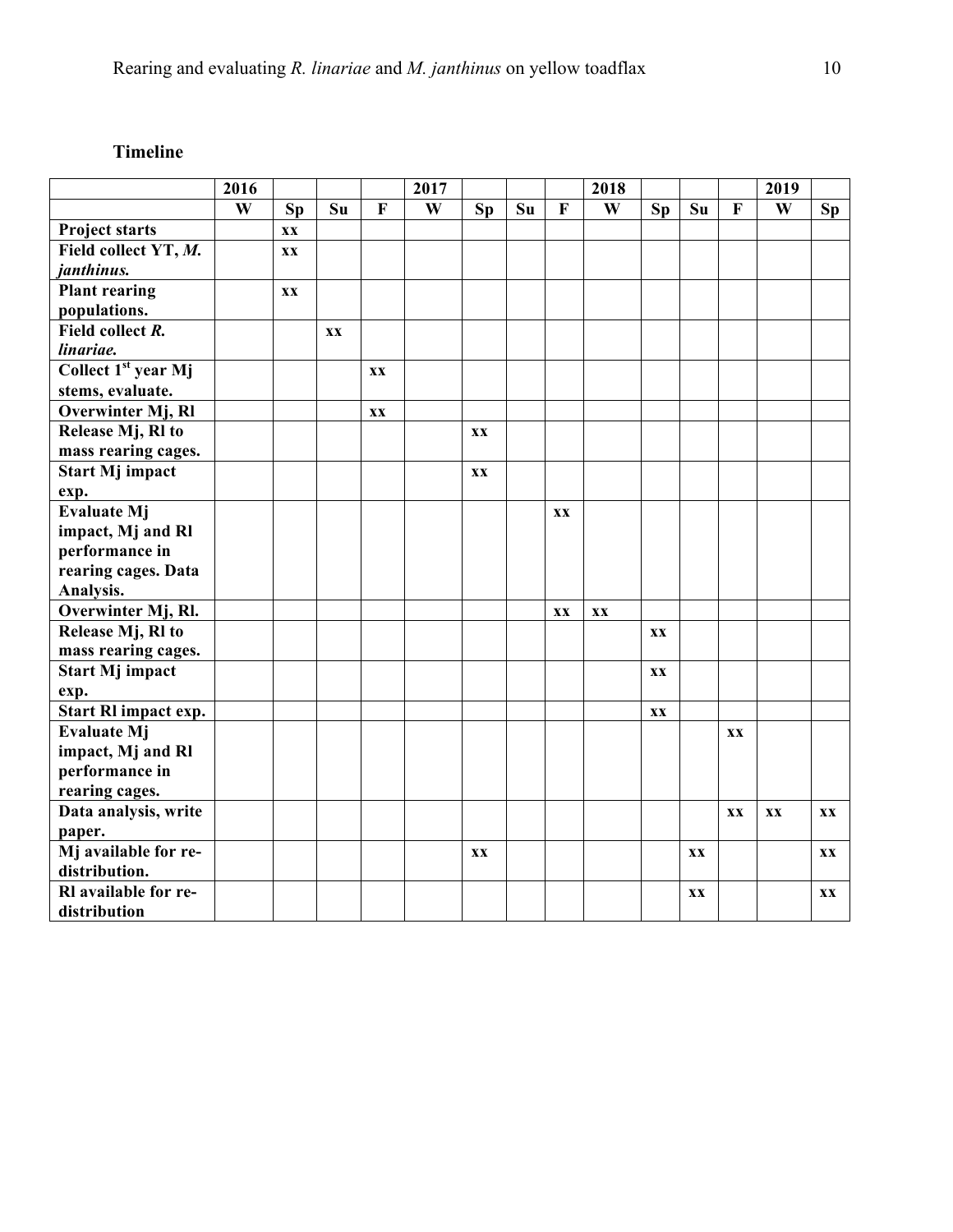#### **References**

Jordan, K. 1994*. Gymnetron linariae* Panzer (Col.: Curculionidae). A candidate for biological control of Dalmatian and yellow toadflax in North America. International Institute of Biological Control.

Polunin, 1969. Flowers of Europe. Oxford University Press.

Stohlgren T.J., Binkley D., Chong G.W., Kalkhan M.A., Schell L.D., Bull K.A., Otsuki Y., Newman G., Bashkin M., Son Y. 1999. Exotic plant species invade hot spots of native plant diversity. Ecol. Mono. 69(1): 25-46.

Tosevski, I., R. Caldara, J. Jovic, G. Hernandez-Vera, C. Baviera, A. Gassmann and B.C. Emerson. 2011. Morphological, molecular and biological evidence reveal two cryptic species in *Mecinus janthinus* Germar (Coleoptera, Curculionidae), a successful biological control agent of Dalmatian toadflax, *Linaria dalmatica* (Lamiales, Plantaginaceae). Syst. Entomol. 36: 741-753.

 toadflax (Linaria vulgaris) in the western United States. Weed Science 56(3) 394-399. Ward SM, Reid SD, Harrington J. 2008. Genetic variation in invasive populations of yellow

Wise, M.J. and Abrahamson, W.G. 2005. Beyond the compensatory continuum: Environmental resource levels and plant tolerance of herbivory. Oikos 109: 417-428.